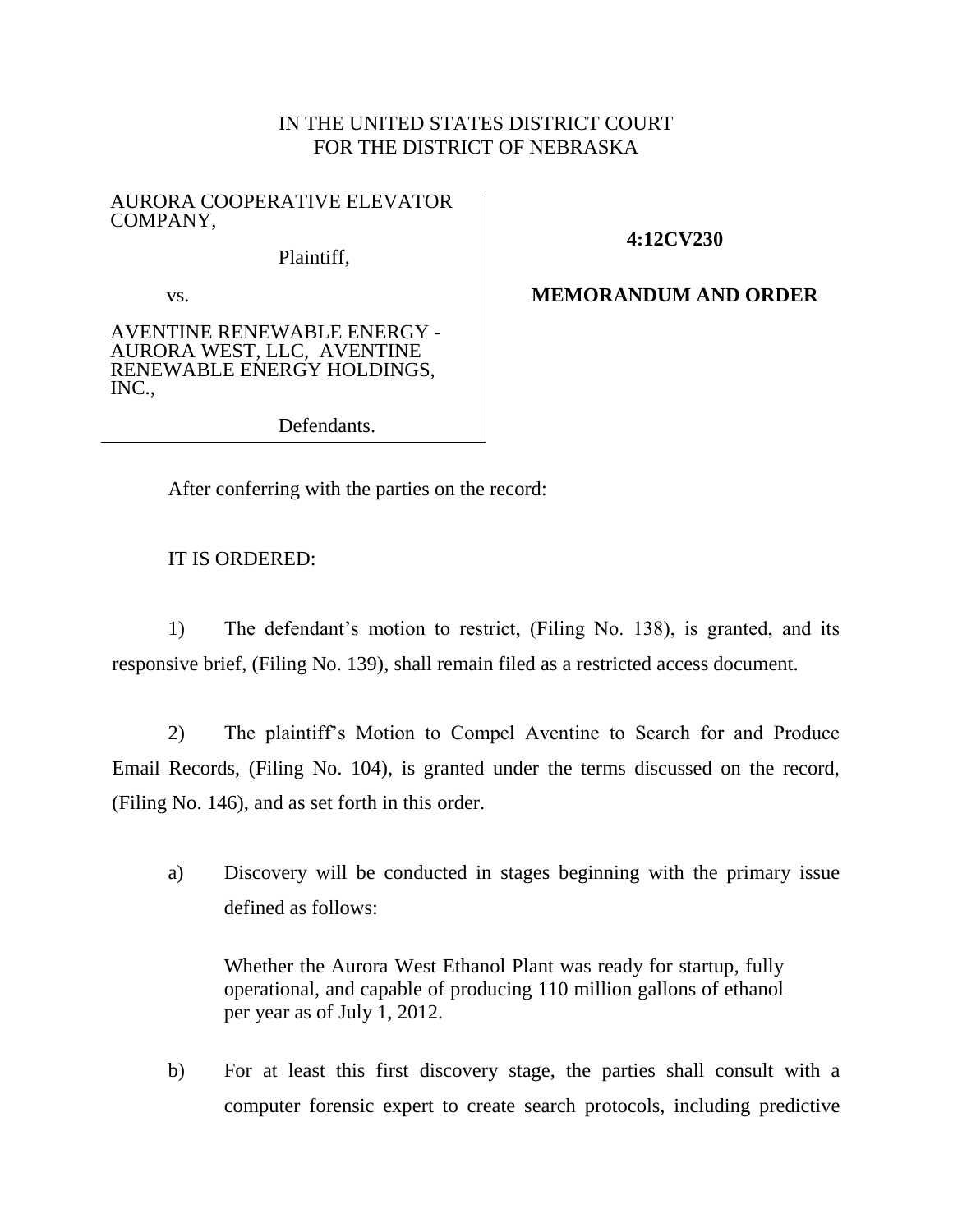coding as needed, for a computerized review of the parties' electronic records. It is highly foreseeable that the forensic expert will need to confer with not only the parties' counsel, but representatives of the parties to develop an accurate and predictable search protocol. Assuming this occurs, all statements (whether written or oral) made by the parties' representatives during their discussions and conference on developing electronic discovery plans or protocols are deemed confidential and shall not be admissible in evidence for any reason in the trial of this case. The confidentiality afforded under this provision does not preclude admissibility of the information disclosed by the party representatives if:

i. the information was also disclosed or discovered outside the context of the parties' electronic discovery conference and discussions; and/or

ii. the parties' statements are relevant on issues unrelated to the underlying merits of this case, such as a motion for sanctions or for assessment and allocation of the costs and attorney fees incurred in locating and producing electronic discovery.

- c) The parties shall fully cooperate to identify key records custodians and to not only identify a subset of known relevant documents for assistance in identifying search terms and creating a search protocol as to that known subset of documents, but also the universe of documents relevant to the primary issue identified in paragraph 2 of this order.
- d) Subject to the modifications and explanations of intent stated by the parties on the record during today's hearing, (Filing No. 146), the topics relevant to the primary issue identified in paragraph 2 are outlined in Filing No. 144-1 under the headings "MTV Retrofit Project;" "MTV Lessons Learned," "Timetable for Completion and Startup of Aurora West," "110